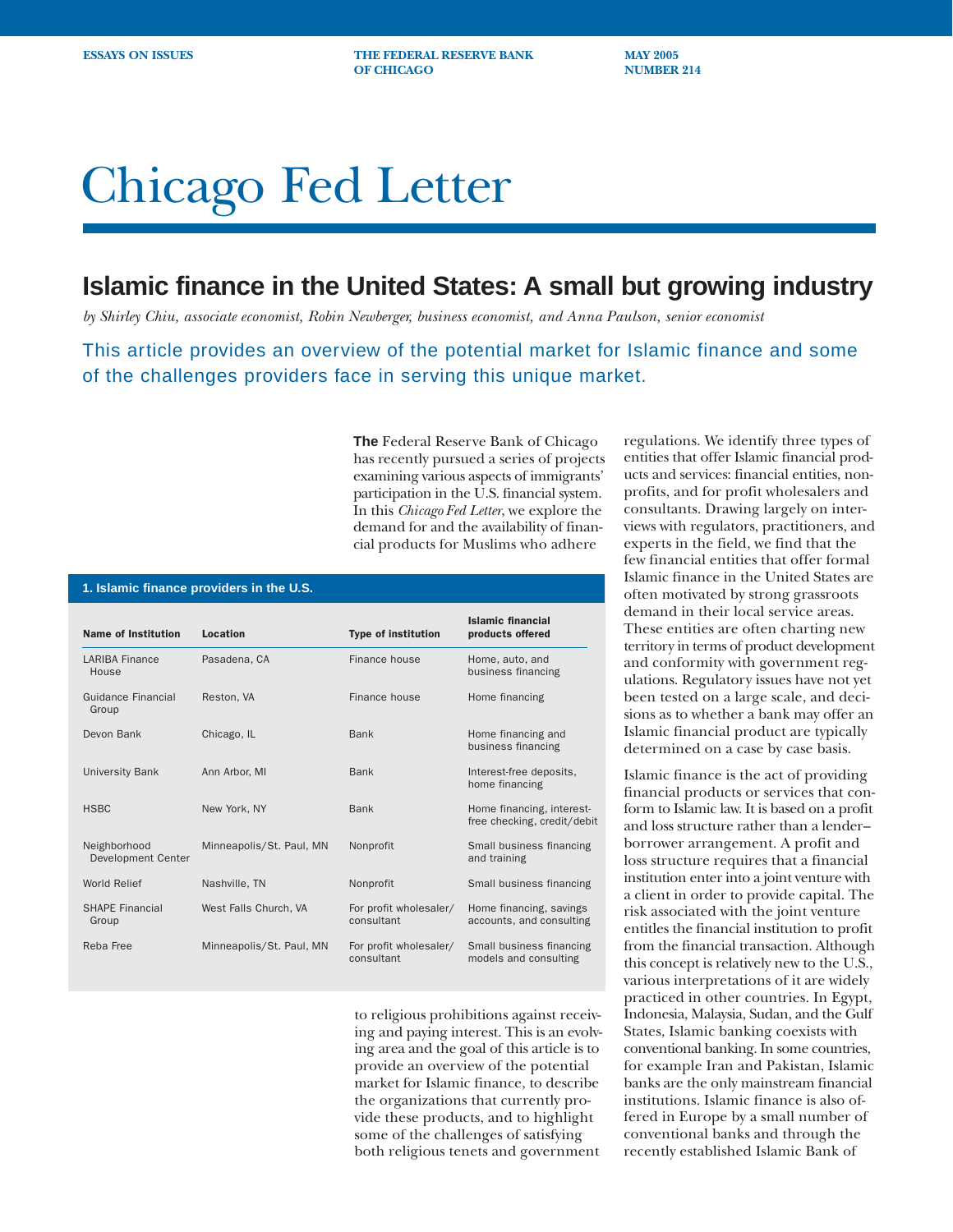Britain. Over the past ten years, the global Islamic finance industry has grown significantly. Today it has between \$200 billion and  $\$300$  billion in assets, $^1$  representing a very small but growing share of the global banking industry.

#### **Potential demand**

The potential size of the U.S. Islamic finance market is difficult to measure. Though Muslims represent a small minority of the U.S. population, the U.S. State Department notes that Islam is one of the fastest-growing religions in the U.S. This growth is partly due to immigration. Immigrant Muslims are mostly from Iran, Iraq, Somalia, Sudan, Afghanistan, and the former Yugoslavia. In the past few decades, the numbers of Pakistani and Indian Muslims living in the U.S. have also grown significantly.

According to the State Department, there is no official count of Muslims in the United States, so we draw from a number of sources, including the American Religious Identification Survey by the City University of New York, the Department of Homeland Security, the U.S. Census Bureau's *Current Population Survey* (CPS) *March Supplement*, and the Council on American-Islamic Relations' Mosque Study Project, to gauge the potential demand for Islamic finance. The CPS shows 2.1 million Muslims in the United States.2 This value is close to the 2.2 million Muslims identified by the American Religious Identification Survey.3 These figures are at the lower bound of the range of published estimates; industry experts, academics, and Muslim leaders place the figure closer to 5 million–7 million.4 Currently, the State Department estimates that the majority of the Muslim population in the United States consists of immigrants and their descendents. According to the Department of Homeland Security, Muslims made up about 4% of new immigrants in 1990 and 7% of new immigrants in 2000, representing about 72,000 new arrivals that year. Between 1995 and 2003, the percentage of immigrants in the United States who came from a country where Islam was the majority religion increased from 10% to 14%. Non-immigrant Muslims, which account for more than one-third of the U.S. Muslim population, are mostly African American.

National datasets show that immigrants from predominantly Muslim countries and their children have relatively high levels of education and income. An estimated 46% have at least a college degree, compared with 23% and 25% of all immigrants and natives, respectively. Similarly, Muslim immigrants and their descendents have median incomes closer to those of natives than to those of immigrants overall. Among religious groups in the U.S., the Muslim population has the highest proportion of adults under 30. Although the numbers do not necessarily imply that these Muslims would use U.S.-based Islamic finance products, they suggest an affluent population whose education and wealth make them familiar with banking institutions.

Another way to infer demand is through the degree of religious affiliation. Experts identify three distinct levels of observance in the Muslim community. The first one-third represents the most observant, who do not use conventional financing. This group represents the core market for Islamic financing arrangements. The next one-third of Muslims consists of those who currently use conventional financing, but might switch to Islamic financing if it became more widely available. The final one-third consists of those who currently use conventional financing and may continue to do so even if a religiously compliant alternative were readily available.

Several surveys<sup>5</sup> collect information on membership at mosques to provide a greater understanding of the Muslim presence in the United States. Although mosque affiliation does not necessarily imply a demand for Islamic finance, financial institutions have concentrated their outreach efforts on this population. In 2001, there were about 1,400 mosques in the United States.6 The states with the greatest number by rank were California, New York, New Jersey, Michigan, Pennsylvania, Texas, Ohio, Illinois, and Florida. Between 1986 and 2001, California, New York, New Jersey, Michigan, and Pennsylvania experienced the most significant growth in the number of mosques. According to one religious survey of the United States, 62% of Muslims are members of a mosque.7 Between 1990 and 2001, the number of self-identifying Muslims increased by 50%.

#### **Islamic finance in the United States**

A very small number of entities offer formal Islamic financing products in the United States. Some banks customize

loan products for Muslim customers on an as-needed basis, but do not offer a formal Islamic financial product and book these transactions as traditional loans. Prior to 1997, no bank or bank branch in the United States offered formal Islamic financing that was both publicly approved by a U.S. regulatory agency and sanctioned by a board of Islamic scholars, known as a *Shar'iah* Board. We identify nine institutions that currently advertise formal Islamic asset finance products (see figure 1).8

Started in 1987, LARIBA Finance House is the oldest of the organizations and was originally funded primarily by U.S. Muslims. Guidance Financial Group also has origins in the Muslim community and has been offering products for the past two years. Both LARIBA and Guidance have licenses to sell their products in nearly every state. Devon Bank and University Bank are privately owned community banks with six branches between them. Their involvement in Islamic finance has developed largely as a result of their locations in multiethnic neighborhoods with high concentrations of Muslims. These banks are also licensed to offer their Islamic home purchase products outside of their primary states of business. HSBC, the only large bank offering Islamic financing in the United States, focuses its Islamic finance activity in the state of New York. HSBC has several other offices in its global Islamic services division overseas.

For the institutions that provide Islamic financing, home financing is the most important source of business. These organizations tend to serve socioeconomically diverse customer bases, although some recognize particularly strong growth potential among Muslims in professional occupations. In contrast, the Neighborhood Development Center and World Relief are nonprofit, small-volume lenders that offer Islamic small business financing mainly to Somali refugees in Minneapolis/St. Paul, MN, and Nashville, TN, respectively, where both communities have large concentrations of Muslim refugees. The Neighborhood Development Center has a mandate to work with the population of very small business owners, while World Relief serves refugees exclusively.

In addition to these entities, SHAPE Financial and Reba Free supply the Islamic finance market with predesigned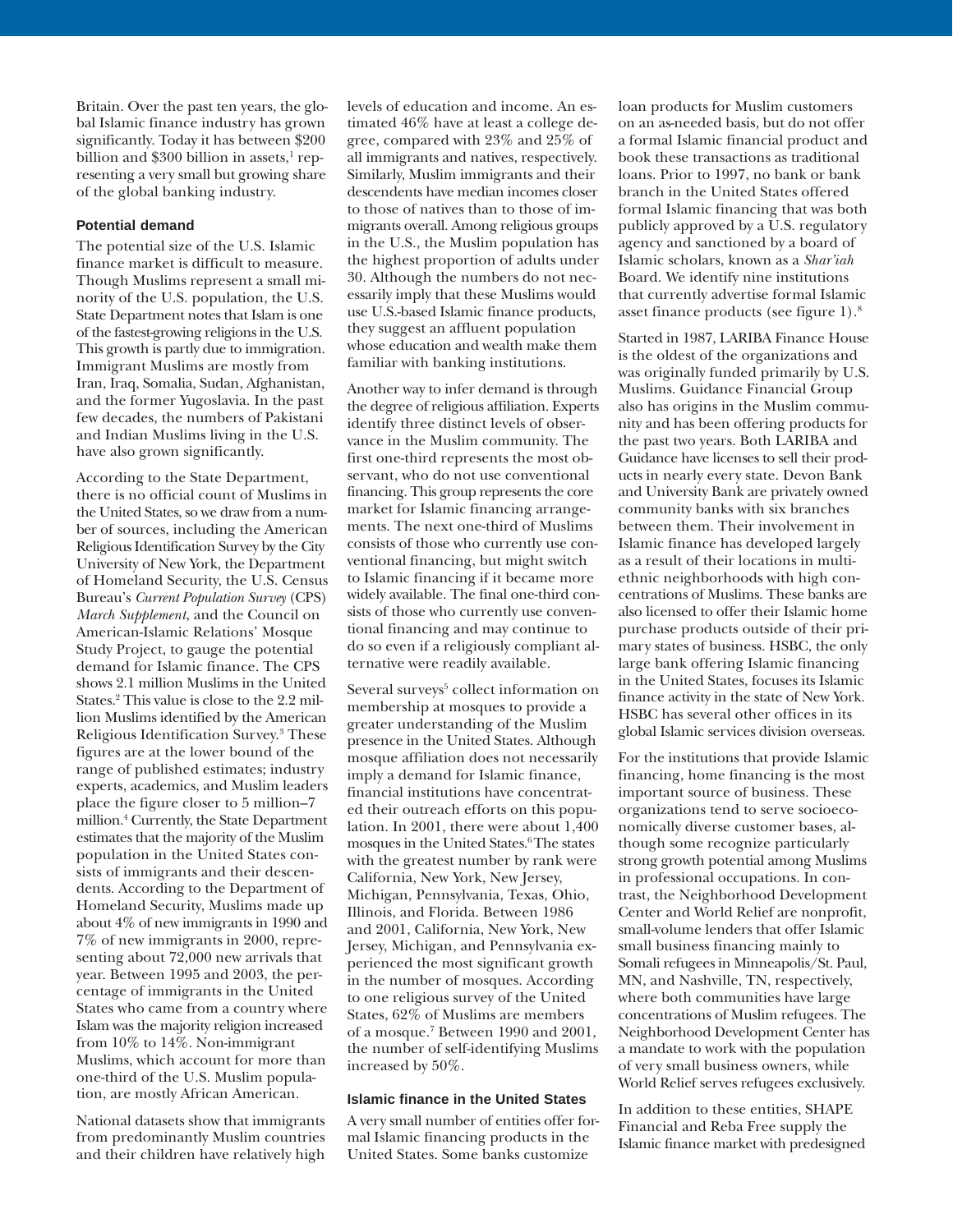*Shar'iah*-approved products and consultation for the implementation of these products. These are for profit ventures that work with financial entities rather than Muslim customers. SHAPE Financial has successfully marketed its products and services to institutions in the United States, Canada, Singapore, and Lebanon. Reba Free offers its products and services mainly within the Minneapolis/ St. Paul, MN, metropolitan area.

U.S. financial institutions that offer Islamic finance products typically offer *Murabaha*, *Ijara*, and *Musharaka* financing. These types of financing are for purchasing homes, cars, and small businesses. A *Murabaha* transaction is structured so that the financial institution purchases the desired asset for the customer and then sells the asset to the customer in monthly installments at the acquisition price plus an agreed profit rate. In an *Ijara* transaction, the financial institution purchases a desired asset and then leases it to the customer over an agreed period. The client has the option of purchasing the asset in its entirety either during or at the end of the leasing period. The *Musharaka* transaction is a declining balance or shared equity purchase, whereby the financial institution provides a percentage of the capital desired by the client. The financial institution and the customer proportionately share in profits and losses in accordance with a formula agreed upon before the transaction is completed.

In addition to the lenders, a handful of Islamic investment firms, including Saturna Capital, Azzad Asset Management, and Allied Asset Advisors, offer mutual funds, growth funds, and income funds that are *Shar'iah* approved. These are U.S.-based companies begun in the late 1990s that cater specifically to the U.S. Muslim market. Some also offer financial planning services for higher education and retirement. One basic standard to which these funds must adhere is that the money be invested in pre-approved businesses—excluding, for example, producers of alcohol and pork-related products, providers of conventional financing, and providers of entertainment services. Another standard is that money cannot be invested in financial derivatives or debt products. While some funds research their own set of *Shar'iah*-approved companies, others purchase a license to the Dow Jones Islamic Index, an Islamic equity

benchmark. Obtaining a license to the Index gives investment managers access to a list of *Shar'iah* approved companies. The assets of U.S. Islamic investment funds are estimated at \$112 million. While this number is a small fraction of the total assets of all mutual funds, these firms have recorded strong annual growth since their creation.

### **Challenges**

Providers of Islamic finance in the United States face two principal challenges. One challenge is to offer products that conform not only to Islamic religious doctrine, but also to state and federal regulation. For example, the National Bank Act of 1864 prohibits banks from the purchase, holding of legal title, or possession of real estate to secure any debts to it for a period exceeding five years. This would seem to prohibit many Islamic home finance products. However, in two interpretive letters, 806 and 867, the Office of the Comptroller of the Currency (OCC) concluded that particular versions of *Ijara* and *Murabaha* transactions can be considered exceptions to the National Bank Act rule if they meet the standards for functional equivalence to conventional asset financing. The specific standards that must be satisfied are that: 1) the underwriting standard used in these models must incur the same risks as that of a conventional loan; 2) the risk incurred by the bank if a customer defaults on payments must be the same as that of a conventional loan; and 3) the risk from the bank's holding of legal title to the property must be the same as that of a bank providing a conventional loan.

The OCC specifies that the standards set forth in the two interpretive letters, including the structure of the *Ijara* and *Murabaha* models, must be strictly adhered to in order to receive approval. At this time, no other agency rulings have been made. This suggests that the functional equivalence standard may vary if it is applied by different regulators.

The second challenge for financial institutions involves the cost of offering new products that have little precedent in the United States. The cost includes research required to develop innovative methods of financing, the design and production of new financial documents to accompany the products, consultations with religious and regulatory experts, and the training of staff in different

home purchase procedures. Some costs are passed on to the customer but many are absorbed by the financial institution. Islamic financial products tend to generate less profit on a per transaction basis than conventional products, although, for most of the providers, the volume of these sales has compensated for the increased costs.

A further potential cost relates to the sale of Islamic financial products in the secondary market. To date, three of the institutions that offer formal Islamic finance have sold their specialized "mortgages" to Freddie Mac, and one of these has also sold to Fannie Mae. Despite the importance of securitization to the growth of this industry, other opportunities for selling assets on the secondary market may be limited. According to bankers, traditional bondholders may be unfamiliar with the underlying structure and risks of these transactions. Rather than sell to conventional investors, some of the purveyors of Islamic finance have sought to build more complex financial products that would be marketable to Islamic investors domestically and overseas. Indeed, Guidance Financial's motivation in entering the market was to be the first to build financial instruments from Islamic home financing contracts that would allow Islamic investors to invest in mortgage-backed securities. Meanwhile, *Shar'iah* boards differ in their

Michael H. Moskow, *President;* Charles L. Evans, *Senior Vice President and Director of Research;* Douglas Evanoff, *Vice President, financial studies;* David Marshall, *Vice President, macroeconomic policy research;* Richard Porter, *Senior Policy Advisor, payment studies;* Daniel Sullivan*, Vice President, microeconomic policy research;* William Testa, *Vice President, regional programs and Economics Editor;* Helen O'D. Koshy, *Editor;* Kathryn Moran, *Associate Editor.*

*Chicago Fed Letter* is published monthly by the Research Department of the Federal Reserve Bank of Chicago. The views expressed are the authors' and are not necessarily those of the Federal Reserve Bank of Chicago or the Federal Reserve System.

© 2005 Federal Reserve Bank of Chicago *Chicago Fed Letter* articles may be reproduced in whole or in part, provided the articles are not reproduced or distributed for commercial gain and provided the source is appropriately credited. Prior written permission must be obtained for any other reproduction, distribution, republication, or creation of derivative works of *Chicago Fed Letter* articles. To request permission, please contact Helen Koshy, senior editor, at 312-322-5830 or email Helen.Koshy@chi.frb.org. *Chicago Fed Letter* and other Bank publications are available on the Bank's website at www.chicagofed.org.

ISSN 0895-0164